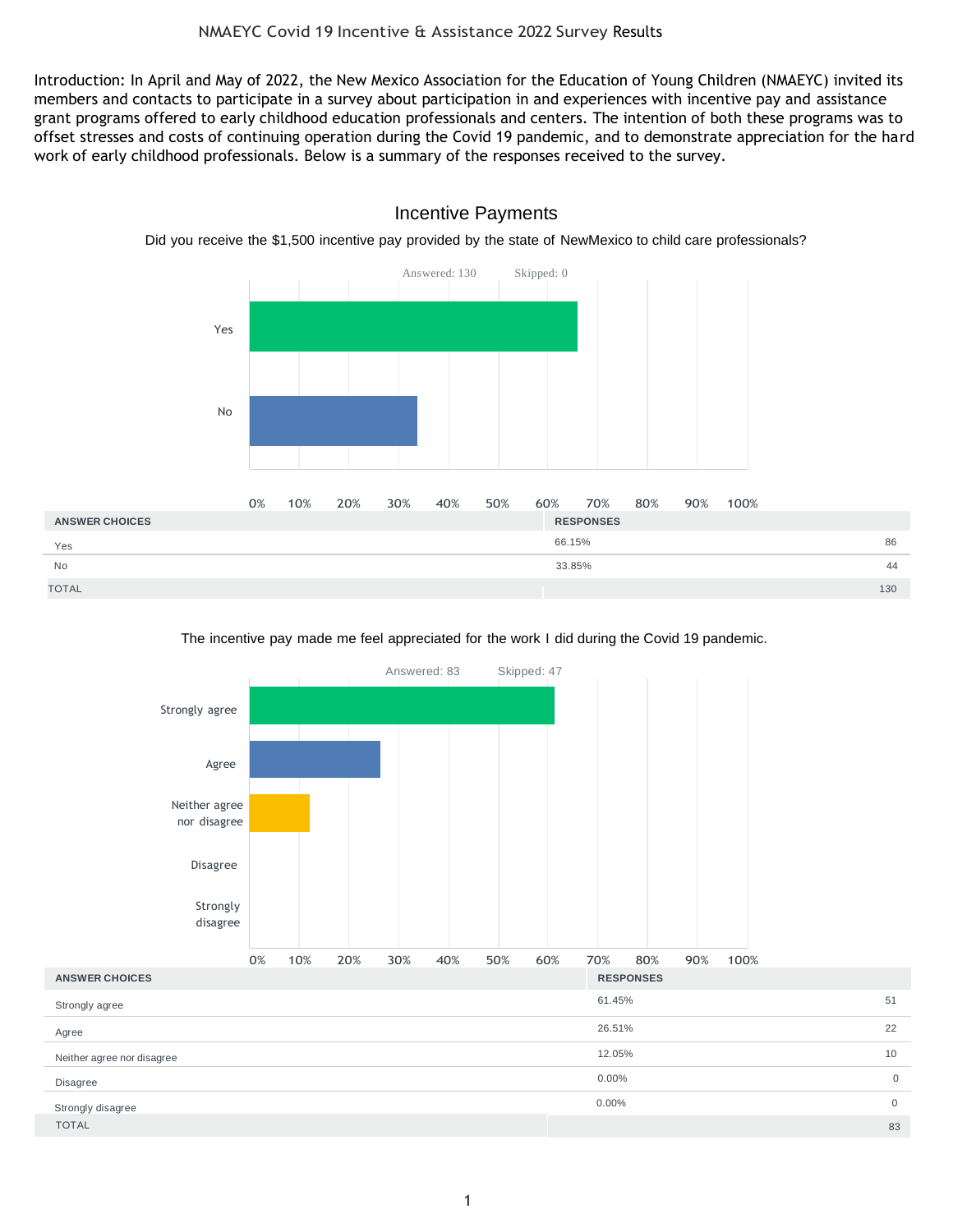#### NMAEYC Covid 19 Incentive & Assistance 2022 Survey Results

The incentive pay made me feel valued as an early care and education professional.



#### The incentive pay encouraged me to stay in the early care and education field during the Covid 19 pandemic.



| <b>ANSWER CHOICES</b>      | <b>RESPONSES</b> |    |
|----------------------------|------------------|----|
| Strongly agree             | 51.81%           | 43 |
| Agree                      | 19.28%           | 16 |
| Neither agree nor disagree | 20.48%           | 17 |
| Disagree                   | 7.23%            | 6  |
| Strongly disagree          | 1.20%            |    |
| <b>TOTAL</b>               |                  | 83 |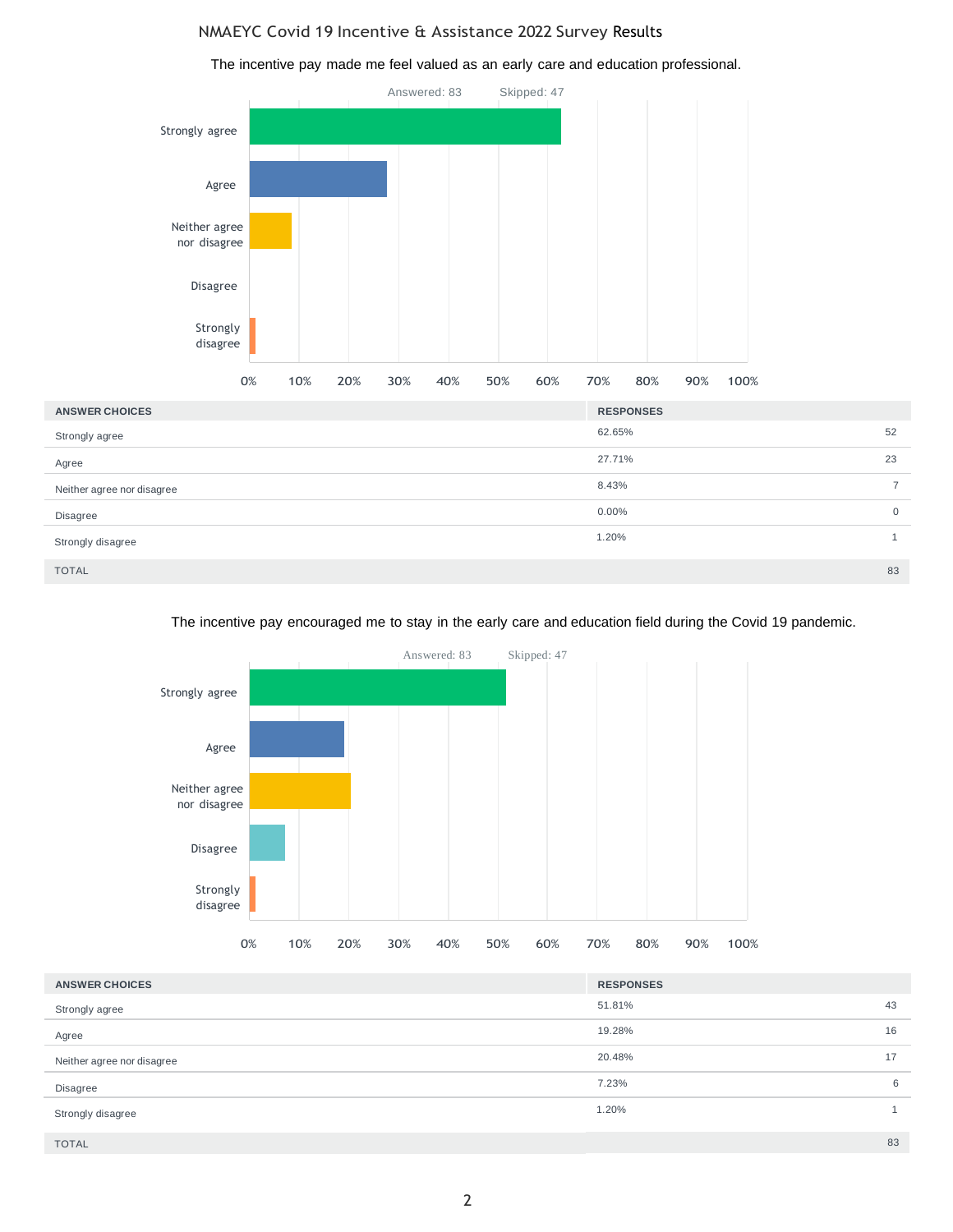The incentive pay recognized me as an early care and education professional and frontline worker during the Covid 19 pandemic.



| <b>ANSWER CHOICES</b>      | <b>RESPONSES</b> |                |
|----------------------------|------------------|----------------|
| Strongly agree             | 63.86%           | 53             |
| Agree                      | 28.92%           | 24             |
| Neither agree nor disagree | 4.82%            | $\overline{4}$ |
| Disagree                   | 1.20%            | $\mathbf{1}$   |
| Strongly disagree          | 1.20%            |                |
| <b>TOTAL</b>               |                  | 83             |

#### What best describes why you did not receive the \$1500 incentive pay?



| <b>ANSWER CHOICES</b>                                       | <b>RESPONSES</b> |    |
|-------------------------------------------------------------|------------------|----|
| I was not aware of the incentive pay.                       | 54.76%           | 23 |
| I did not apply for the incentive pay for personal reasons. | 7.14%            | 3  |
| Other (please specify)                                      | 38.10%           | 16 |
| <b>TOTAL</b>                                                |                  | 42 |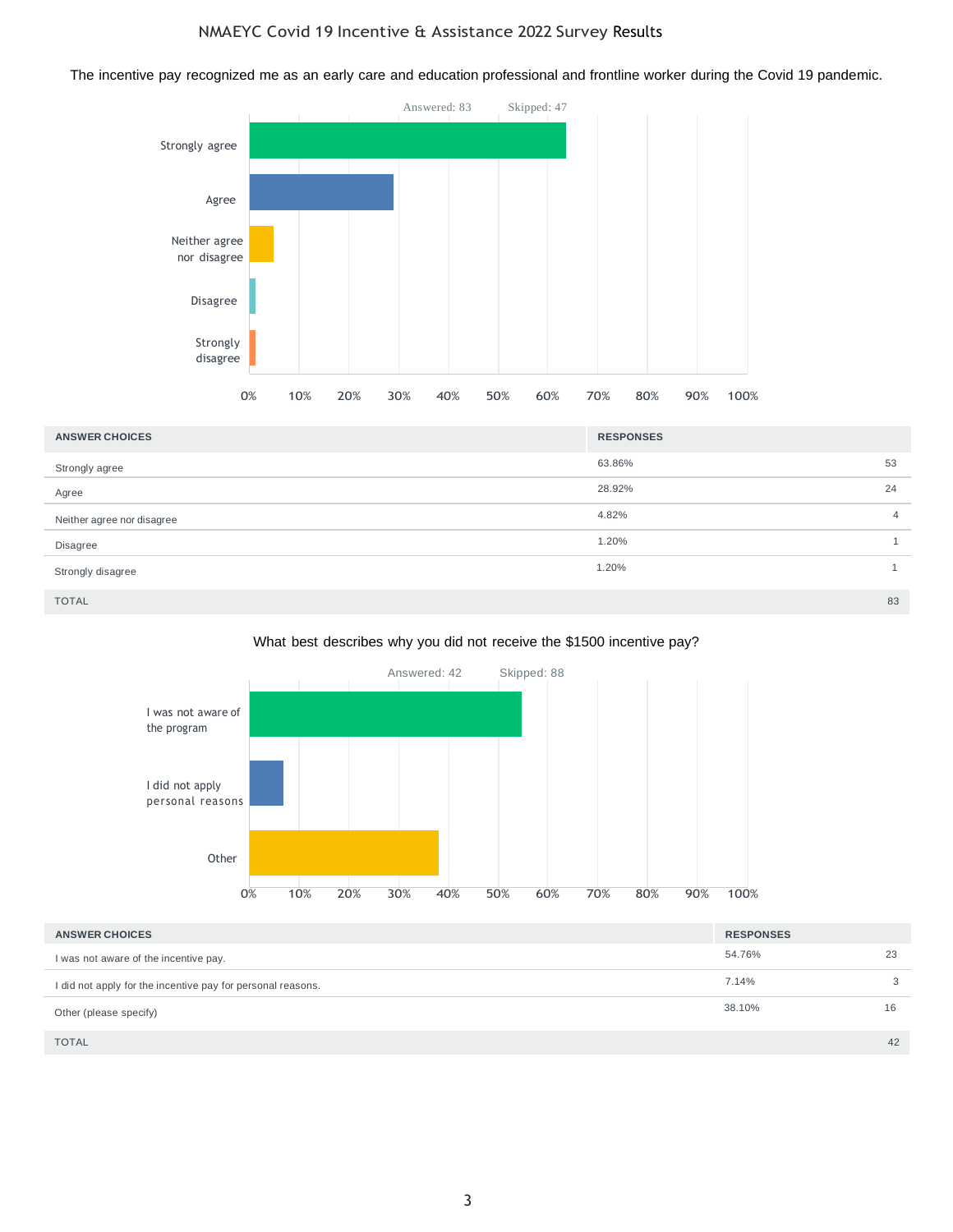#### NMAEYC Covid 19 Incentive & Assistance 2022 Survey Results

#### Selected Comments

"The money (helped) me to subside my bills through the COVID issues. I am a single mom, full time worker and full time student."

"This was one of the first times I have ever been recognized monetarily for my years of dedication and for giving children my best every day. It felt really nice to be acknowledged where it counts, in the wallet."

"We paid a lot of it back in taxes but we (support) the efforts made. NM ECECD is amazing and took care of their people."

"Although the incentive pay was appreciated it seemed as though EC teachers were finally noticed for providing essential services to our communities when we have been fighting for over 20 years for a livable wage. it was nice to receive during lock downs and it would be even more valuable if we had regular (bonuses) or (better) compensation. Early Childhood education is a necessary service. Families cannot work without us."

"This incentive made me feel seen as an integral part of the important work of Early Childhood. It also helped me recover from the financial stress of the pandemic allowing me to be more productive at work."

"Agradezco por el incentivo que pude obtener, pues me ayudó bastante en mi gasto familiar, además me hizo sentir que se aprecia mi trabajo y me animo a seguir trabajando con mis niños y mi comunidad ."\

"I feel like the incentive pay was too little too late for the hard work that childcare providers do and have done throughout the pandemic. With the extra regulations and the citations, I feel like teachers showed dedication to the profession and deserved more lasting effects than just a \$1500 check."

"I appreciate receiving the incentive, however, I was hugely disappointed on how much this bonus affected my tax return."

"This has not been an easy time. I am the owner and Director of my preschool. I am struggling to find adequate amount of staff. Summer it will become very challenging, because we will have a lot more children full-time (school kids)."

"Please add other individuals to future incentive pay. Consultants and administration in indirect services."

"We were told that since our offices were in the Admin Offices and a Childcare Center, we were not eligible."

"I found out that even though I provided services, I did not qualify for the incentive pay because the services that I provided were not at a center."

# Child Care Center Assistance Grants

#### Are you the owner or director of a child care center?



| <b>ANSWER CHOICES</b> | <b>RESPONSES</b> |     |
|-----------------------|------------------|-----|
| Yes                   | 28.80%           | 36  |
| No                    | 71.20%           | 89  |
| <b>TOTAL</b>          |                  | 125 |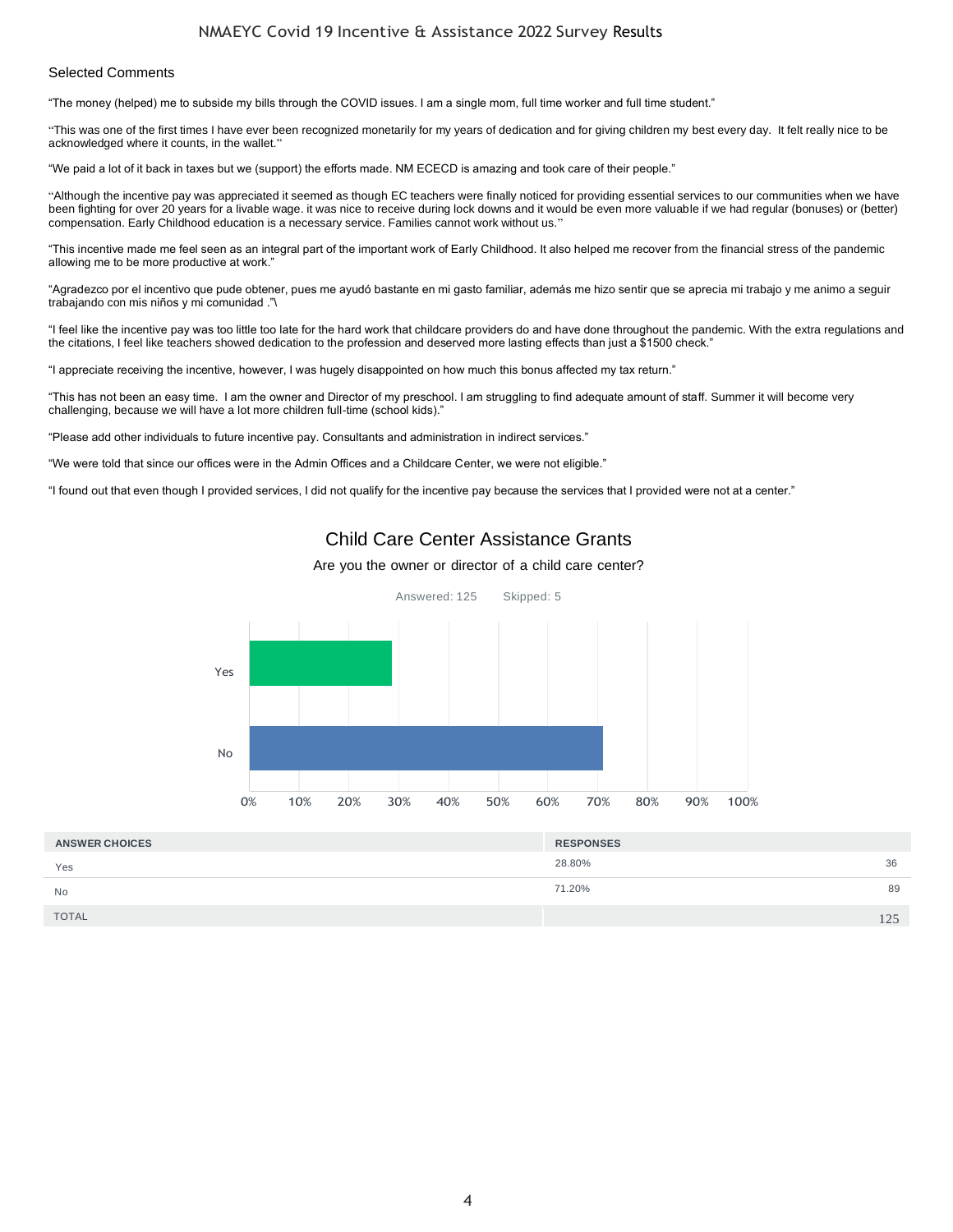# NMAEYC Covid 19 Incentive & Assistance 2022 Survey Results



| <b>ANSWER CHOICES</b> | <b>RESPONSES</b> |    |
|-----------------------|------------------|----|
| Yes                   | 88.89%           | 32 |
| No                    | 11.11%           |    |
| <b>TOTAL</b>          |                  | 36 |

#### Why did your center not receive an ECECD assistance Grant?



| <b>ANSWER CHOICES</b>                                        | <b>RESPONSES</b> |                |
|--------------------------------------------------------------|------------------|----------------|
| I was not aware of the ECECD assistance grants.              | 25.00%           |                |
| Our center chose not to apply for an ECECD assistance grant. | 25.00%           |                |
| Our center was not eligible for the ECECD assistance grants. | $0.00\%$         | $\Omega$       |
| Other (please specify)                                       | 50.00%           |                |
| <b>TOTAL</b>                                                 |                  | $\overline{4}$ |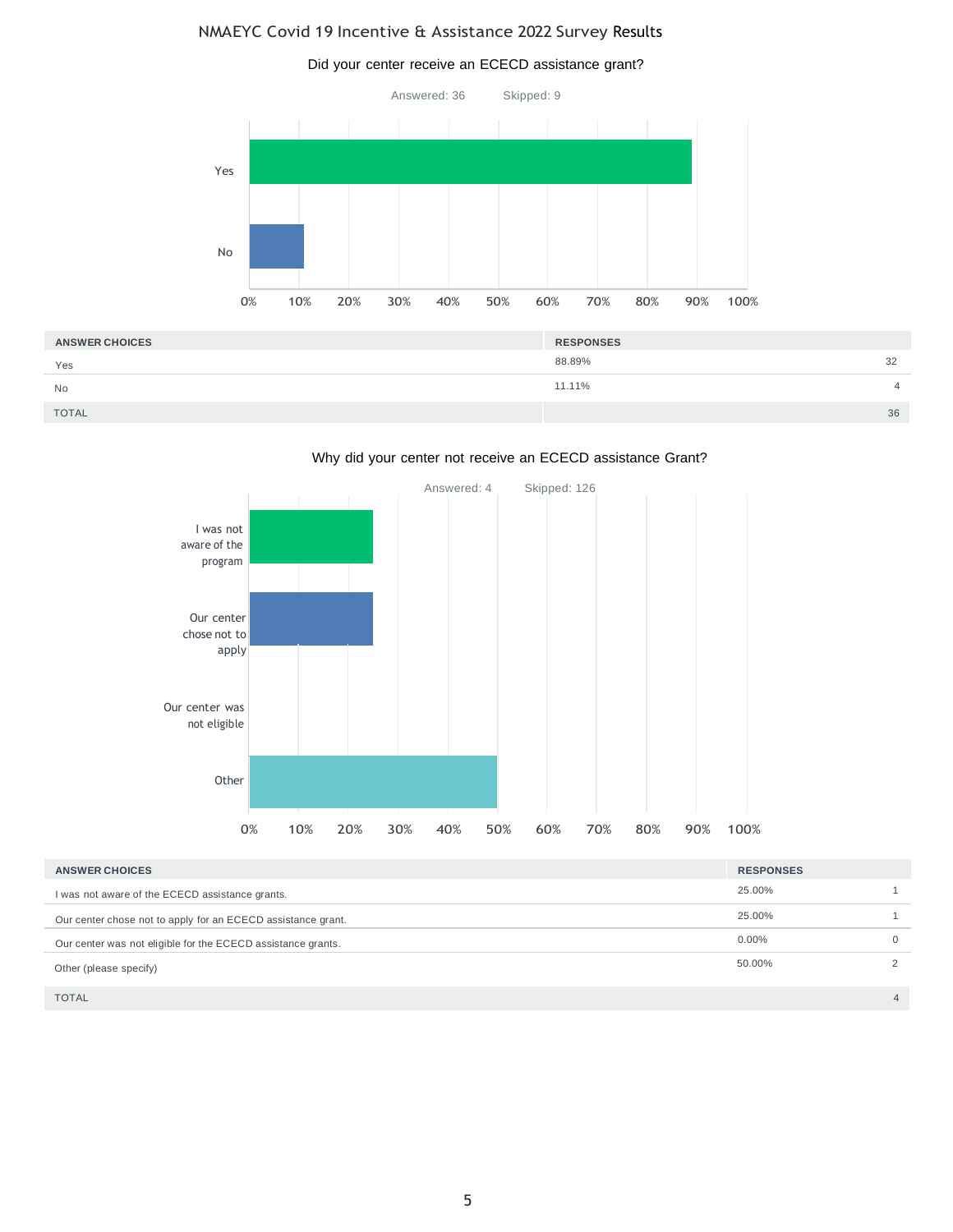The ECECD assistance grant helped support Covid-related program challenges, such as buying protective equipment or cleaning supplies, enacting other health and safety practices, and more.



#### The ECECD assistance grant helped with program budget challenges,such as personnel costs, rent, utilities, facilities maintenance, or other costs.



| <b>ANSWER CHOICES</b>      | <b>RESPONSES</b> |                |
|----------------------------|------------------|----------------|
| Strongly agree             | 78.13%           | 25             |
| Agree                      | 18.75%           | 6              |
| Neither agree nor disagree | 3.13%            |                |
| <b>Disagree</b>            | $0.00\%$         | $\overline{0}$ |
| Strongly disagree          | $0.00\%$         | $\overline{0}$ |
| <b>TOTAL</b>               |                  | 32             |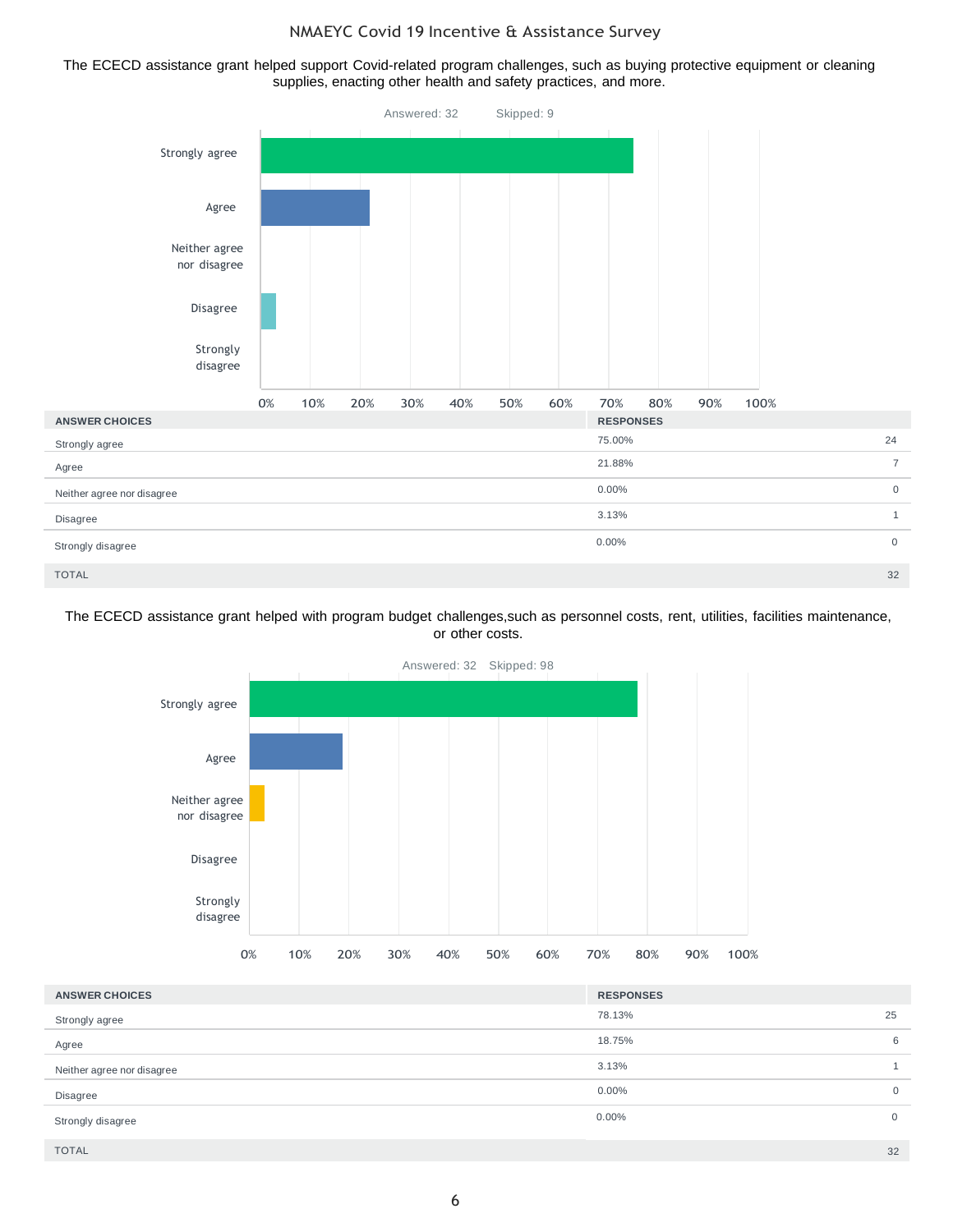# Answered: 32 Skipped: 98 Strongly agree Agree Neither agree nor disagree Disagree Strongly disagree 0% 10% 20% 30% 40% 50% 60% 70% 80% 90% 100%

| <b>ANSWER CHOICES</b>      | <b>RESPONSES</b> |                |
|----------------------------|------------------|----------------|
| Strongly agree             | 56.25%           | 18             |
| Agree                      | 21.88%           | $\overline{7}$ |
| Neither agree nor disagree | 12.50%           | $\overline{4}$ |
| Disagree                   | 9.38%            | 3              |
| Strongly disagree          | $0.00\%$         | 0              |
| <b>TOTAL</b>               |                  | 32             |

#### Selected Comments

"The Stabilization Grant not only helped with all these expenses but also allow us to give COVID bonus to our employees that stuck with the childcare center during these trying times."

"I'm a licensed home. I did receive this grant. I'm spending the money to improve my backyard to provide a safer area for the 6 children I care for. I'm also replacing 18 year old playground equipment and other toys. We spend a lot of time outdoors."

"The grant money was a godsend, as none of the COVID expenses had been budgeted for!"

"This honestly changed our lives as a small home provider. We racked up a lot of debt due to parenting a pulling kids and instability. As a small provider we didn't have a lot of options to stay open during COVID infections in owner and staff. We are very thankful because this kept up from closing our doors to the few parents who stuck with us."

"The grant we received was more than generous and enough to get us through 2 - 3 years but I am afraid of what happens afterwards. It's going to be a challenge to right the ship given the rising salaries and the rising prices without substantial help going forward."

"Helped pay for Covid pay for staff who had to stay out when exposed."

"The grant was helpful in many ways but as far as providing for supplies needed, we couldn't buy what was sold out or back ordered."

"I truly appreciate it all the grants that were early childhood programs. Every grant that was given to our preschool, I saved a third of it. I wasn't sure if I needed to pay taxes on it. As it turned out I didn't need to pay taxes for all the grants money. A little over a third of all the grants I received was sent off to pay for our taxes."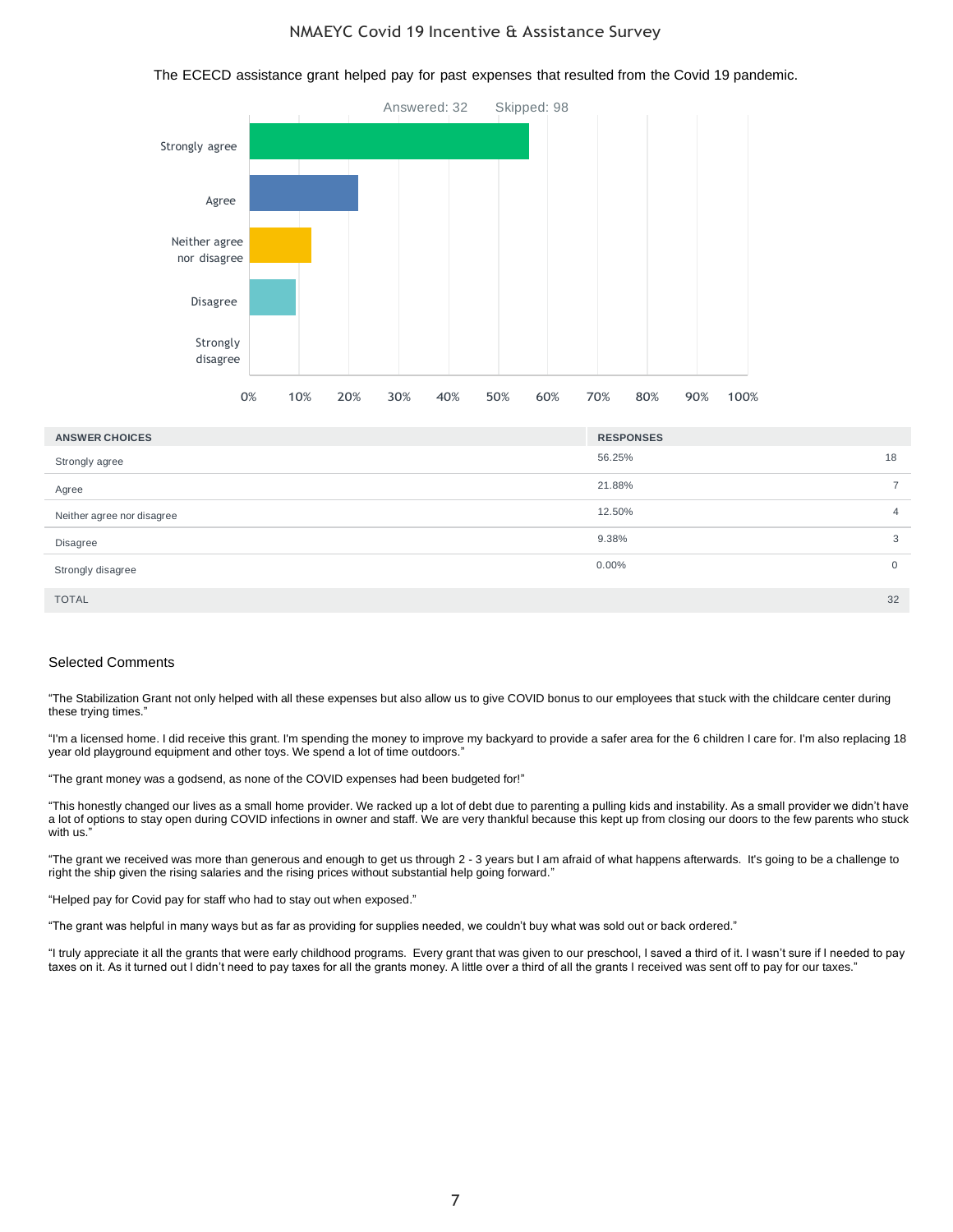# Overall Experience

I used my early childhood knowledge, skills, and dispositions in new ways to confront the challenges of taking care of young children during theCovid 19 pandemic.



#### I believe that during the Covid 19 pandemic the public in general gained an increased appreciation for child care professionals as essential workers.



Answered: 115 Skipped: 15

TOTAL 115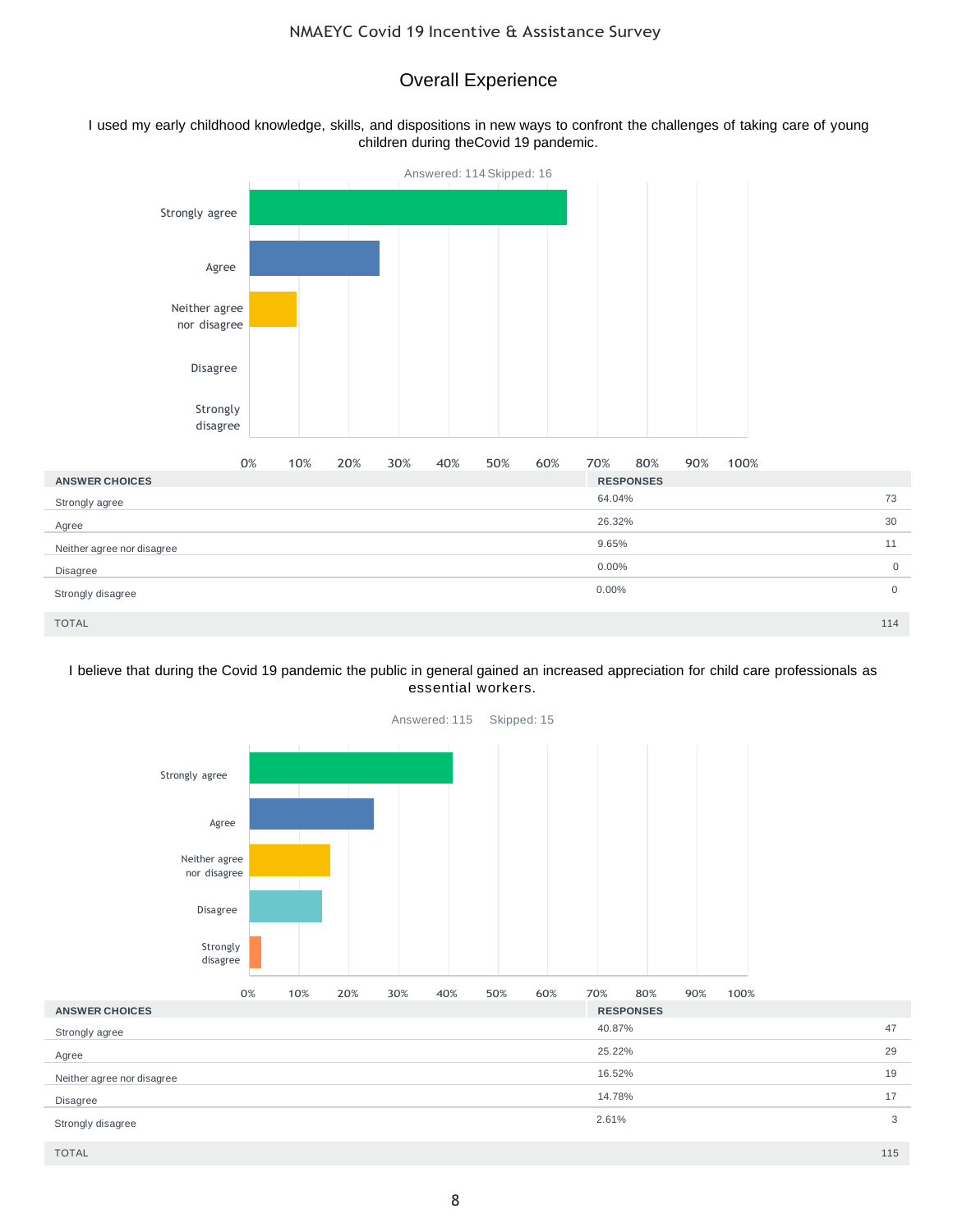The Covid 19 pandemic shone a light on the pre-existing deficiencies and inequities in New Mexico's early childhood care system.



| <b>ANSWER CHOICES</b>      | <b>RESPONSES</b> |     |
|----------------------------|------------------|-----|
| Strongly agree             | 55.65%           | 64  |
| Agree                      | 26.09%           | 30  |
| Neither agree nor disagree | 15.65%           | 18  |
| Disagree                   | 2.61%            | 3   |
| Strongly disagree          | 0.00%            | 0   |
| <b>TOTAL</b>               |                  | 115 |

#### Public policies and investments should be made to address the systemic deficiencies in New Mexico's childcare system, to prevent a future crisis.



| <b>ANSWER CHOICES</b>      | <b>RESPONSES</b> |                |
|----------------------------|------------------|----------------|
| Strongly agree             | 60.00%           | 69             |
| Agree                      | 27.83%           | 32             |
| Neither agree nor disagree | 11.30%           | 13             |
| Disagree                   | $0.00\%$         | $\overline{0}$ |
| Strongly disagree          | 0.87%            |                |
| <b>TOTAL</b>               |                  | 115            |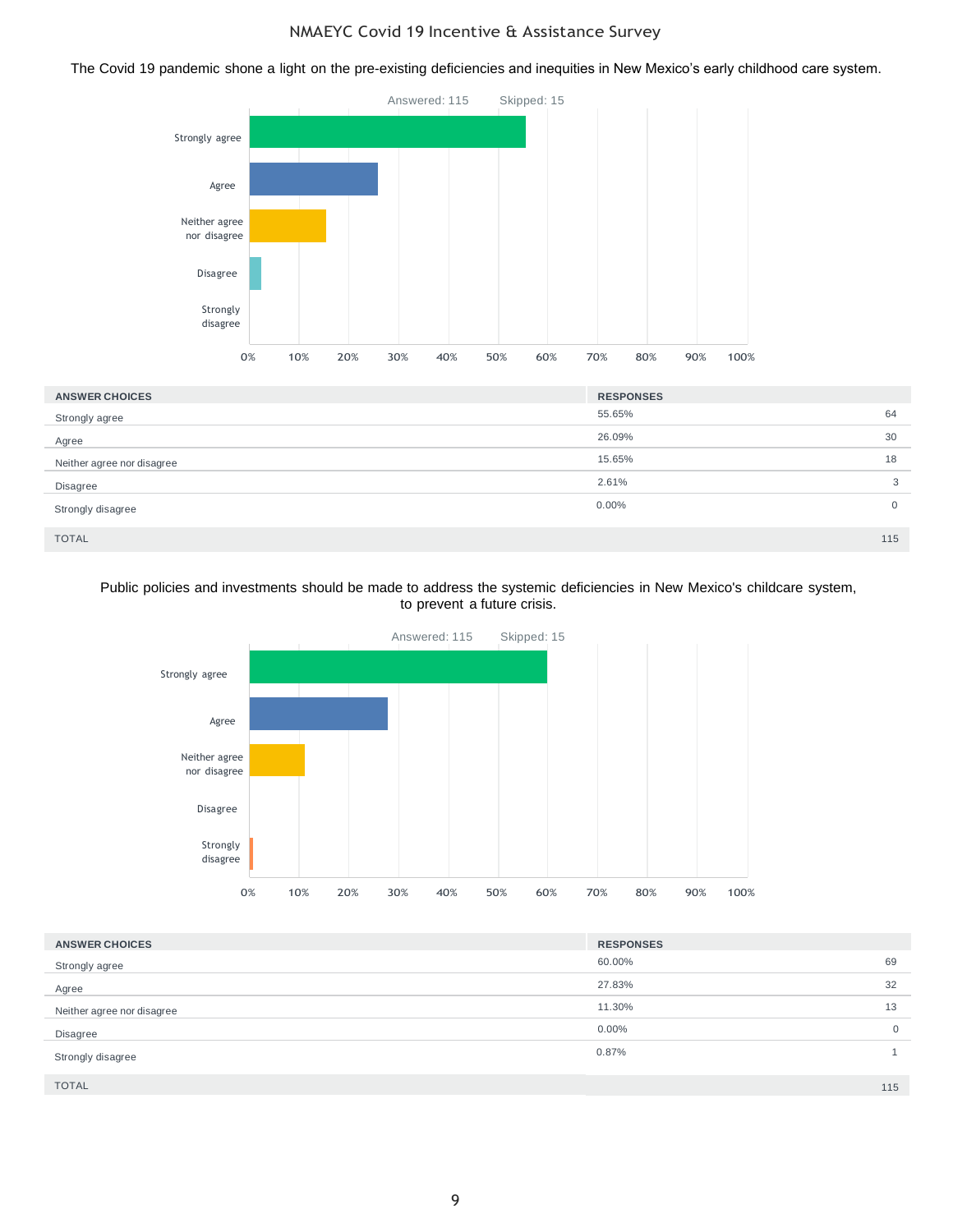#### Selected Comments

"Investing in NM children long term will make our future teachers, doctors, lawyers and legislators."

"Of course, I don't have any kind of benefits, my salary is under other professional jobs."

"I think in many instances, childcare workers were also taken for granted..."

"I was very afraid of getting sick, I don't have health insurance and I'm a mature woman."

"Yes, (there was increased appreciation) especially when students weren't able to attend school. Our staff stepped in and had children log in to their zoom classes, helped with homework, and were the middleman between teachers and parents."

"As (an) educator for 20 years, I was labeled a bonafide babysitter and now everyone has learned that I am more than that because of Covid 19."

# Respondent Demographics

Which option best describes your gender?

Answered: 113 Skipped: 17

| <b>ANSWER CHOICES</b> | <b>RESPONSES</b> |                |
|-----------------------|------------------|----------------|
| Female                | 98.23%           | 111            |
| Male                  | 1.77%            | 2              |
| Non-Binary            | $0.00\%$         | $\mathbf{0}$   |
| Transgender           | $0.00\%$         | $\overline{0}$ |
| Intersex              | $0.00\%$         | 0              |
| <b>TOTAL</b>          |                  | 113            |

#### Which option best describes your race/ethnicity? (select all that apply)

|                                           | Answered: 112 | Skipped: 18 |                  |                |
|-------------------------------------------|---------------|-------------|------------------|----------------|
| <b>ANSWER CHOICES</b>                     |               |             | <b>RESPONSES</b> |                |
| White or Caucasian                        |               |             | 44.64%           | 50             |
| <b>Black or African American</b>          |               |             | 1.79%            | 2              |
| Hispanic or Latino                        |               |             | 46.43%           | 52             |
| Asian or Asian American                   |               |             | $0.00\%$         | $\overline{0}$ |
| American Indian or Alaska Native          |               |             | 8.93%            | 10             |
| Native Hawaiian or other Pacific Islander |               |             | $0.00\%$         | $\overline{0}$ |
| <b>Mixed Race</b>                         |               |             | 1.79%            | 2              |
| Other (please specify)                    |               |             | 0.89%            | $\mathbf{1}$   |
| <b>Total Respondents: 112</b>             |               |             |                  |                |